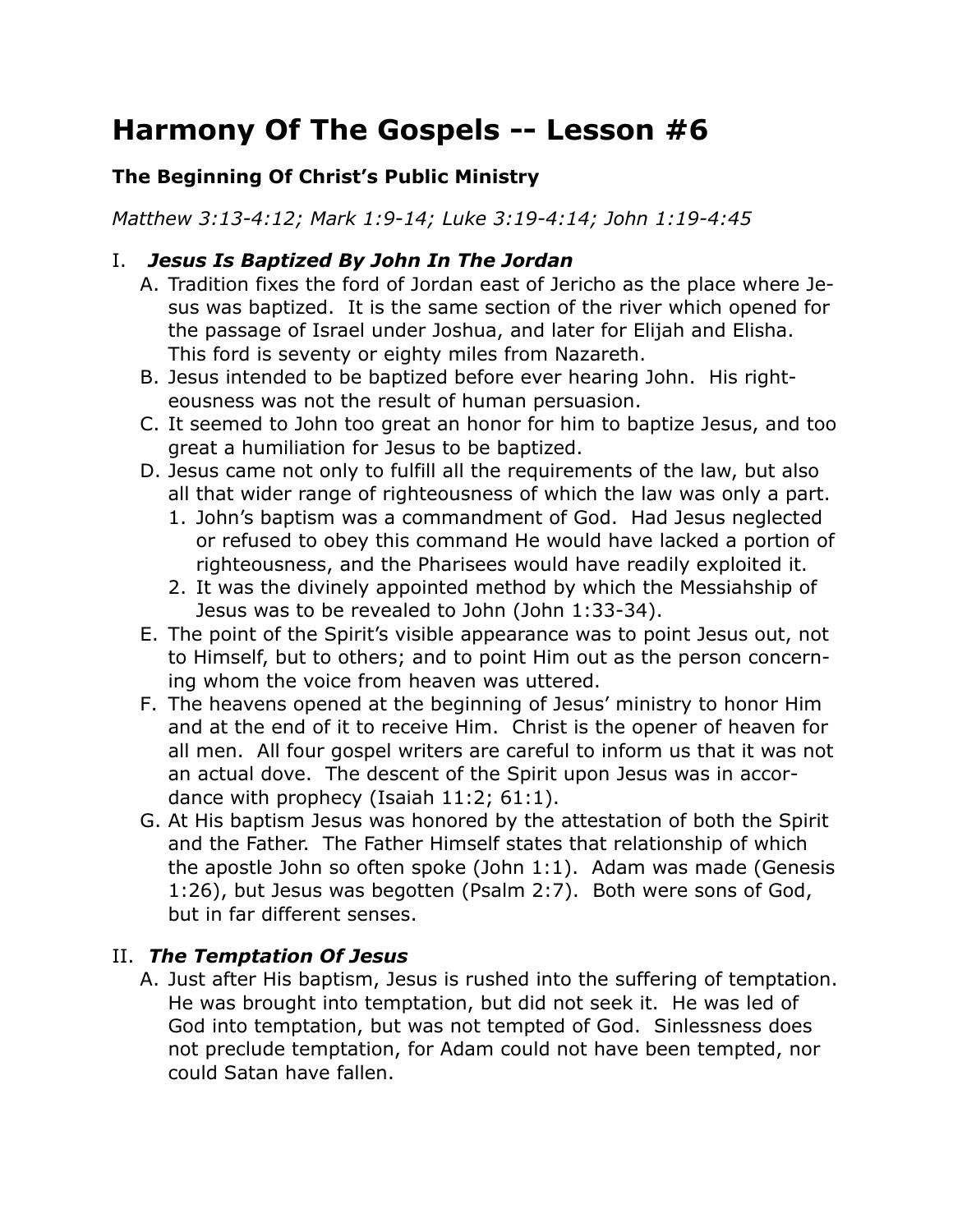- B. A forty days' fast was accomplished by Moses (Exodus 34:28; Deuteronomy 9:18), and by Elijah (1 Kings 19:8), and it is significant that in this connection that these two men appeared with Christ at His transfiguration (Matthew 17:3). Matthew 4:2 is the first time it is mentioned that our Lord shared our physical needs.
- C. The first temptation involved distrust and curiosity, and appealed to the present appetites and the impulse of the moment. Jesus answered by stating that one must satisfy their duty to God before appeasing the pangs of hunger (John 4:32-34; Job 23:12; Jeremiah 15:16).
- D. The second temptation involved over-trust and presumption. Jesus responded by stating that one should not tempt God. Had Jesus cast Himself down, He would have demanded of the Father a needless miracle to prove His Sonship and would have put the love of God to an unnecessary trial.
- E. The third temptation involved the attaining of the kingdoms of men by physical rather than spiritual power, and bypassing the path of suffering. Jesus' response showed a passionate indignation. This last temptation was the most disgusting, for its sin was grossly apparent. By serving God, Jesus obtained all the earthly authority which the devil offered Him, along with heavenly authority.
- F. Angels do not appear again visibly ministering to Jesus until Gethsemane (Luke 22:43). God had indeed given His angels charge, and they came to Him who refused to put the Father to the test. But they did not assist Him during His temptation, for He must resist that alone.

## III. *The Testimony Of John To The Sanhedrin*

- A. The term "Jews" is used seventy times by John to describe the ruling classes of Judea. They looked upon John as a priest and Judean, but upon Jesus as a carpenter and Galilean. It is probable that the sending of these men marks the period when the feelings of the rulers toward John changed from friendliness to hostility.
- B. John firmly declined to take honors which did not belong to him. The Jews interpreted the prophecy in Malachi 4:5 literally and looked for the return of Elijah who was translated (cf. Matthew 17:10). Moses had foretold a prophet who should come (Deuteronomy 18:15-18), but the Jews appeared to have no fixed opinion concerning Him.
- C. In John's answer, he shows himself to be the spiritual Elijah, for he declared that he came to do the work of Elijah; that is, to prepare the people for the coming of the Messiah.
- D. The words "standeth" and "shoe" showed that the person of whom the Baptist spoke had a visible, bodily form. The greatest prophet felt unworthy to render to Christ the most humble service. However, uncon-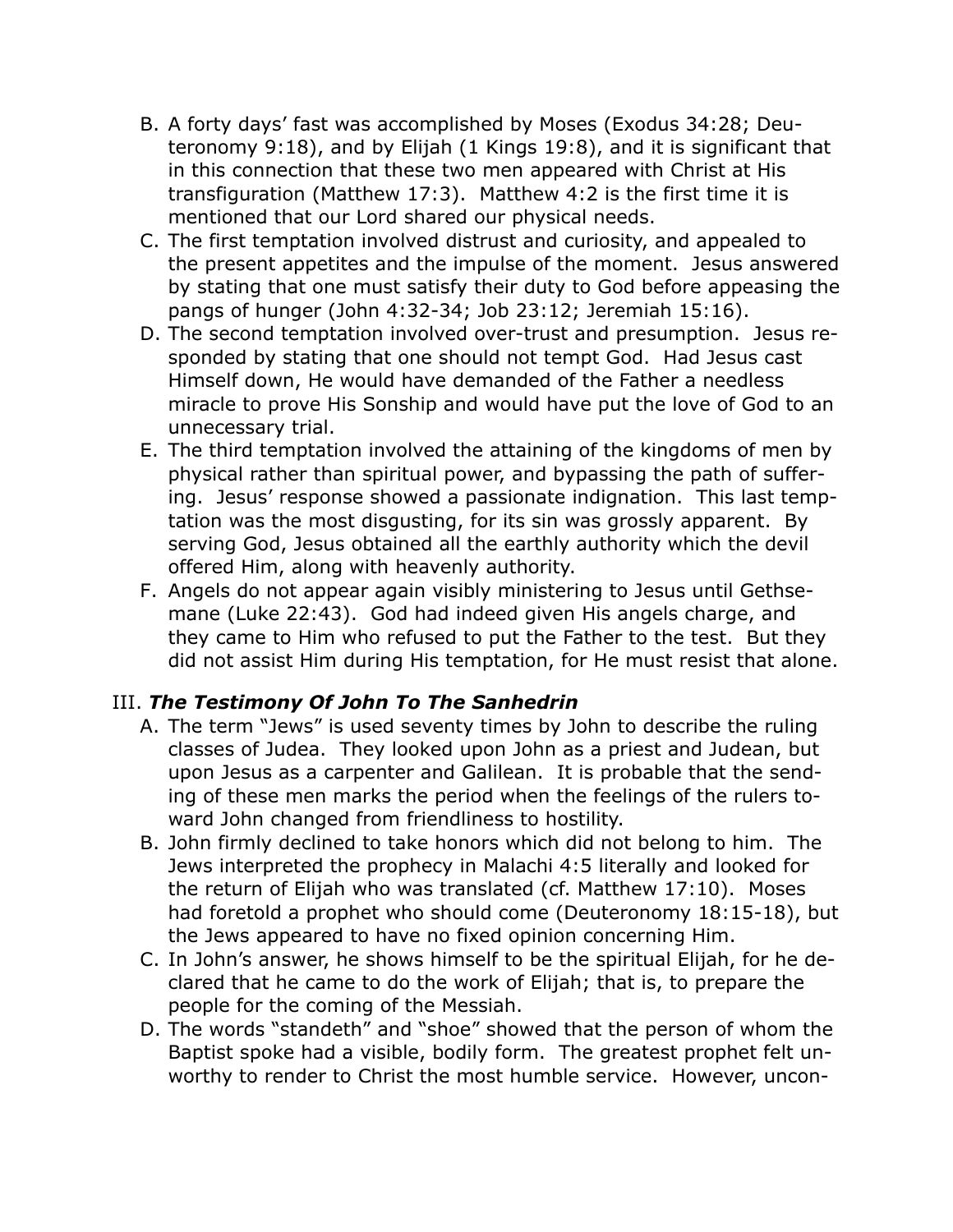verted sinners often presume to serve Christ according to their own will, and fully expect to have their service honored and rewarded.

## IV. *John's Identification Of Jesus As The Messiah*

- A. Jesus had just returned from the temptation in the wilderness. This is His first appearance in John's gospel. Lambs were commonly used for sin offerings, and three of them were sacrificed in the cleansing of a leper (Leviticus 4:32; 14:10). Isaiah depicts Christ as a lamb (Isaiah 53:1-12). However, the Jews could not understand his meaning because they could not conceive of the sacrifice of a person.
- B. The present tense, "taketh," is used because of the atoning effect of Christ's sacrifice is perpetual, and the fountain of His forgiveness never fails. The Baptist had baptized for the remission of sins. He now points his converts to Him who would make this promise good.
- C. As a man John was six months older than Jesus, but Jesus was the eternal Word. John asserts the preexistence of our Lord. The descent of the Spirit enabled John to identify the Messiah and it was, so to speak, an official recognition of Jesus as Messiah, similar to the anointing or crowning of a king.
- D. The climax of John's testimony was twofold, embracing the senses of sight and hearing. He saw the dove-like apparition of the Spirit and he heard the voice of the Father, which convinced him that Jesus was the Son of God. He not only prepared the people to receive Christ by calling them to repentance and baptizing them for the remission of sins, but he also corrected four notable errors concerning Christ at the time:
	- 1. The Jews looked for a Messiah of no greater spiritual worthiness than John himself.
	- 2. The Jews looked for one who would come after Moses, David and the prophets and neglected the fact that He would be before them, both in point of time and in honor.
	- 3. The Jews looked for a liberator from earthly bondage -- a glorious king.
	- 4. The Jews looked for a human Messiah, a son of David.

#### V. *Jesus Makes His First Disciples*

- A. The two disciples mentioned in John 1:37 were Andrew and probably John who wrote the gospel. Before Andrew did anything else, he found his brother. In finding Christ, Andrew had made the greatest discovery which is possible for a man to make.
- B. "Cephas" is Hebrew, "Peter" is Greek and "stone" is English. It means a mass of rock detached from the strata on which the earth rests. The future tense, "thou shalt be," indicates the stability to which the then weak and vacillating Simon would attain.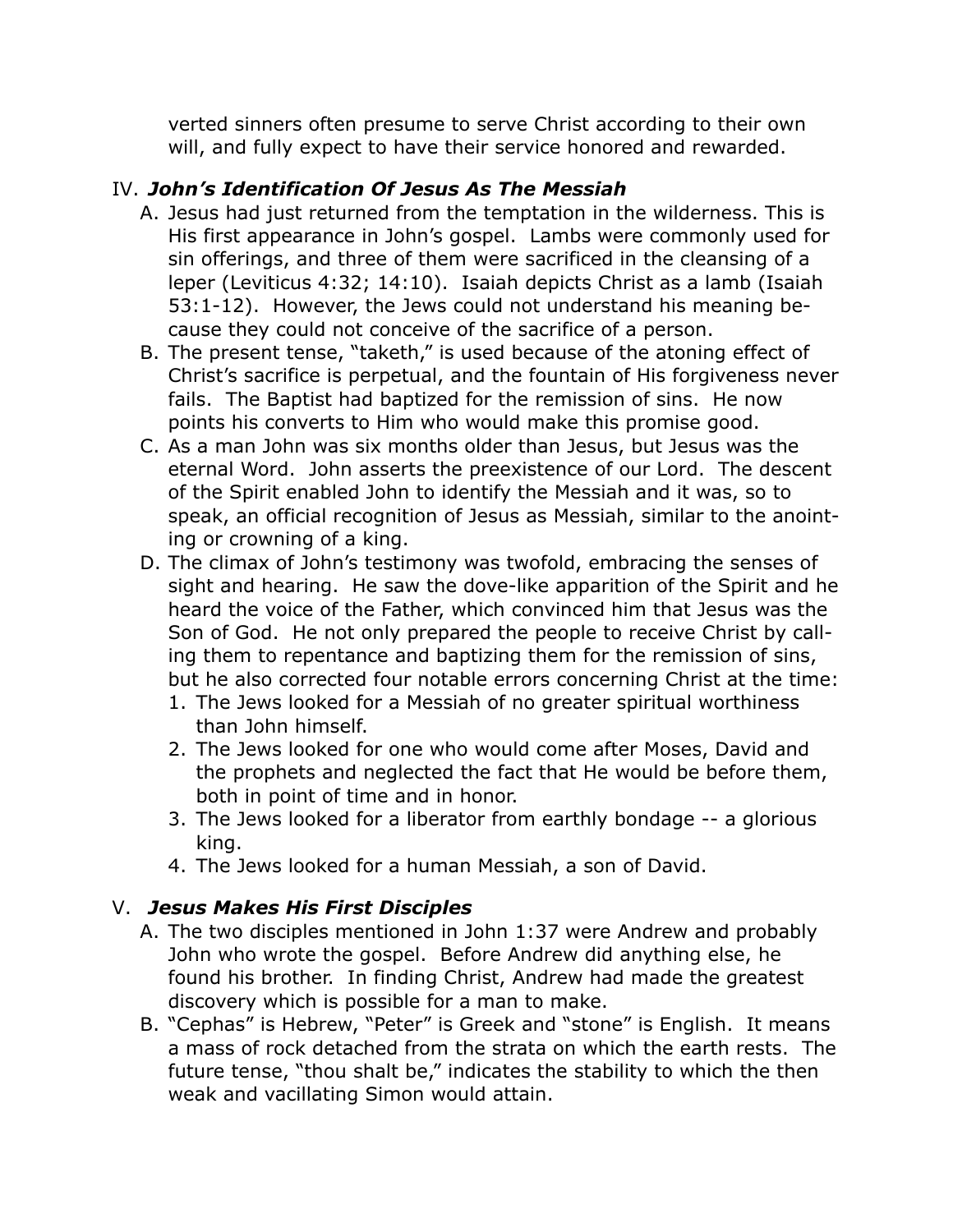- C. Nathanael is commonly identified with Bartholomew. The whole law is full of symbolism which refers to Christ (cf. Genesis 49:10; Numbers 24:17-19; Deuteronomy 18:15; Isaiah 7:14; 9:6; 53:1-12; Ezekiel 34:23-31).
- D. The Galileans were not very highly esteemed because of their lack of culture, their crude dialect and their contact with Gentiles. Nathanael was an Israelite in spirit as well as in the flesh (Romans 2:28-29; 9:16). The superhuman knowledge Jesus had of him wrought faith in Nathanael, as it did afterward in the woman of Samaria. However, Nathanael was destined to see greater miracles.
- E. John 1:49 is the first recorded uninspired confession of the divinity of Jesus. The expression "King of Israel" probably expressed the hope which Nathanael then entertained that Jesus would restore the kingdom of David (Acts 1:6).
- F. Jesus calls Himself "Son of man" almost 80 times in all four gospels. He has been referred to by several titles in John 1, but Jesus introduces this one to His disciples which refers to His humanity.

## VI. *Jesus Works His First Miracle*

- A. The days enumerated in John's first two chapters constitute a week. In Palestine the marriage ceremony usually began at twilight. The feast after the marriage was at the home of the bridegroom, and was sometimes prolonged for several days (Genesis 29:27; Judges 14:12); but in this case it seems likely that poverty limited the wedding feast to one day.
- B. John never called our Lord's mother by her name. He assumes that she is known to his readers. This is one of the many points tending to show the supplemental character of John's gospel.
- C. John 2:2 is the earliest use of the term "disciples" in the ministry of Jesus. His disciples were Andrew, Peter, Philip, Nathanael and probably James and John. The interest which Mary took in the feast suggests that she was a close friend of the bridegroom's family.
- D. Our Lord's answer indicates that Mary's request had in it more than a desire for the gift of wine. What she mainly wanted was to have Jesus manifest Himself as Messiah. However, that time had not yet come.
- E. The statement, "they filled them up to the brim," emphasizes the great quantity and it shows that there was no room to add anything whatsoever to the contents of the jars. As to the quantity, it was between 106 and 162 gallons.
- F. This was the beginning or the first of all His miracles, and John's statement condemns the false Catholic traditions which tell of miracles performed by Christ in His childhood. The value of the miracle was in what it signified, not in what it wrought. It manifested the glory of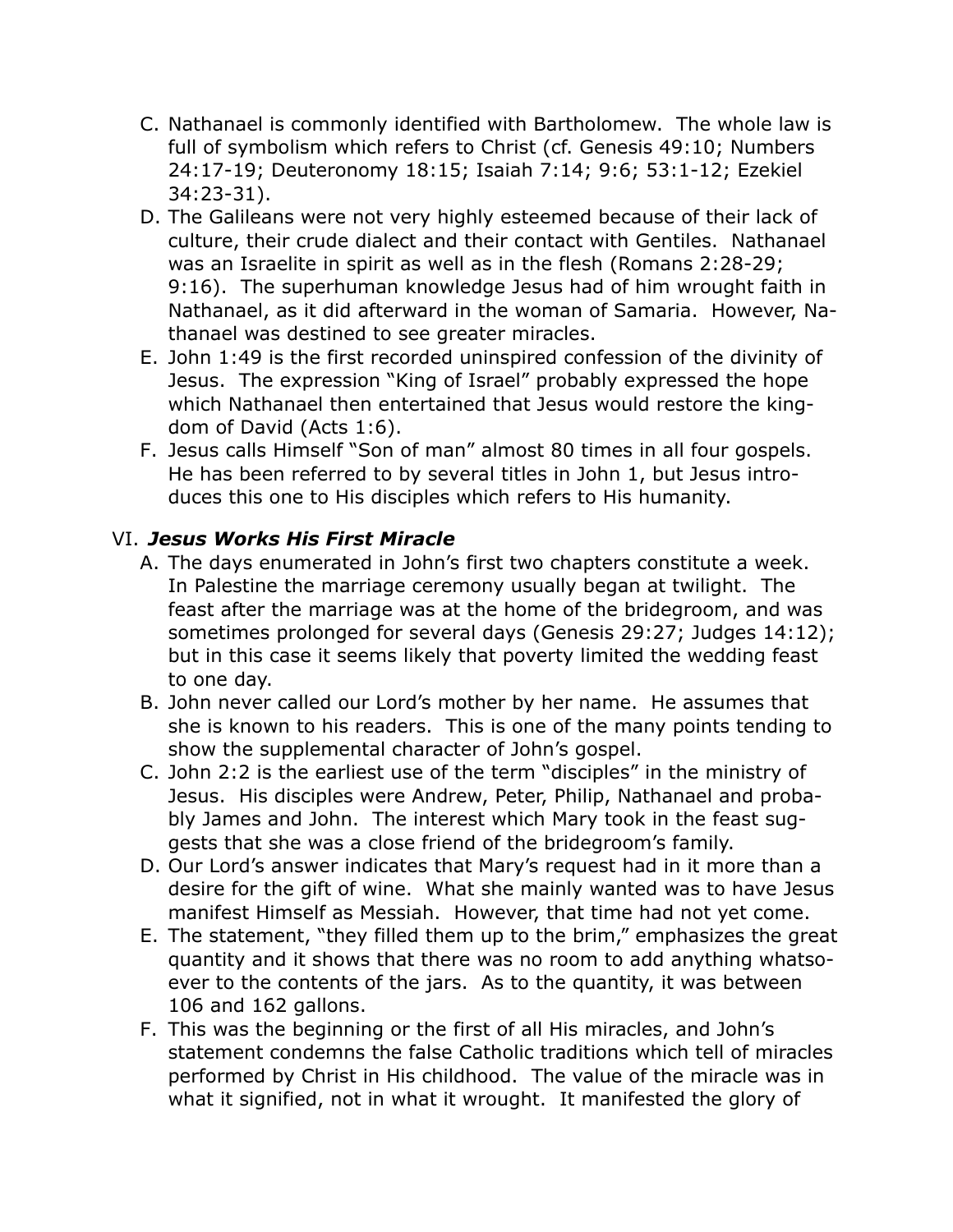Christ, part of which glory is His power to change the worse into the better, the simpler into the richer.

## VII.*Jesus Makes His First Sojourn At Capernaum*

- A. Jesus is said to have gone "down" because Cana is among the hills and Capernaum was by the Lake of Galilee, about six hundred feet below sea level.
- B. Our Lord's brethren are mentioned nine times in the New Testament (Matthew 12:46; 13:55; Mark 3:32; 6:3; Luke 8:19-20; John 2:12; 7:3, 5, 10; 1 Corinthians 9:5; Galatians 1:19). Six of the references speak of His brethren in connection with His mother, and strongly indicate that Jesus was the first born son of Mary, and that she had at least four other sons, besides daughters.
- C. They did not remain there long because the passover was at hand and Jesus went up to Jerusalem.

## VIII.*The First Cleansing Of The Temple At The Passover*

- A. The markets described in this text were located in the outer court or the Gentile's court. It was set up this way for the convenience of the people, and the nearness of the passover increased its size.
- B. Jesus drove the animals and the moneychangers out of the court. Jesus based His peculiar authority over the temple on His peculiar relationship to Him for whom the temple was built. As a Son, He purged the temple of His Father.
- C. The rebuke of Jesus was addressed to the priests, for the market belonged to them and the moneychangers were their agents. When He purged the temple three years later, He branded the traders as robbers (Matthew 21:13).
- D. The Jews believed that only a divinely commissioned person could interfere with the ordering of God's house. They therefore asked Jesus to give them a sign as evidence that He possessed a divine commission. The manner in which He had cleansed the house was of itself a sign, if they only had eyes to see it.
- E. Jesus' statement about the temple was twisted into a charge against Him (Matthew 26:61; Mark 14:58). The sanctuary was a figure or symbol of the body of Christ, and the words of Jesus were a covert prediction that as they were desecrating the symbol so would they destroy His body.
- F. The second temple, built by Zerubbabel and Jeshua (520 B.C.), had been torn down and built by Herod the Great. The whole temple complex was not completed until A.D. 64.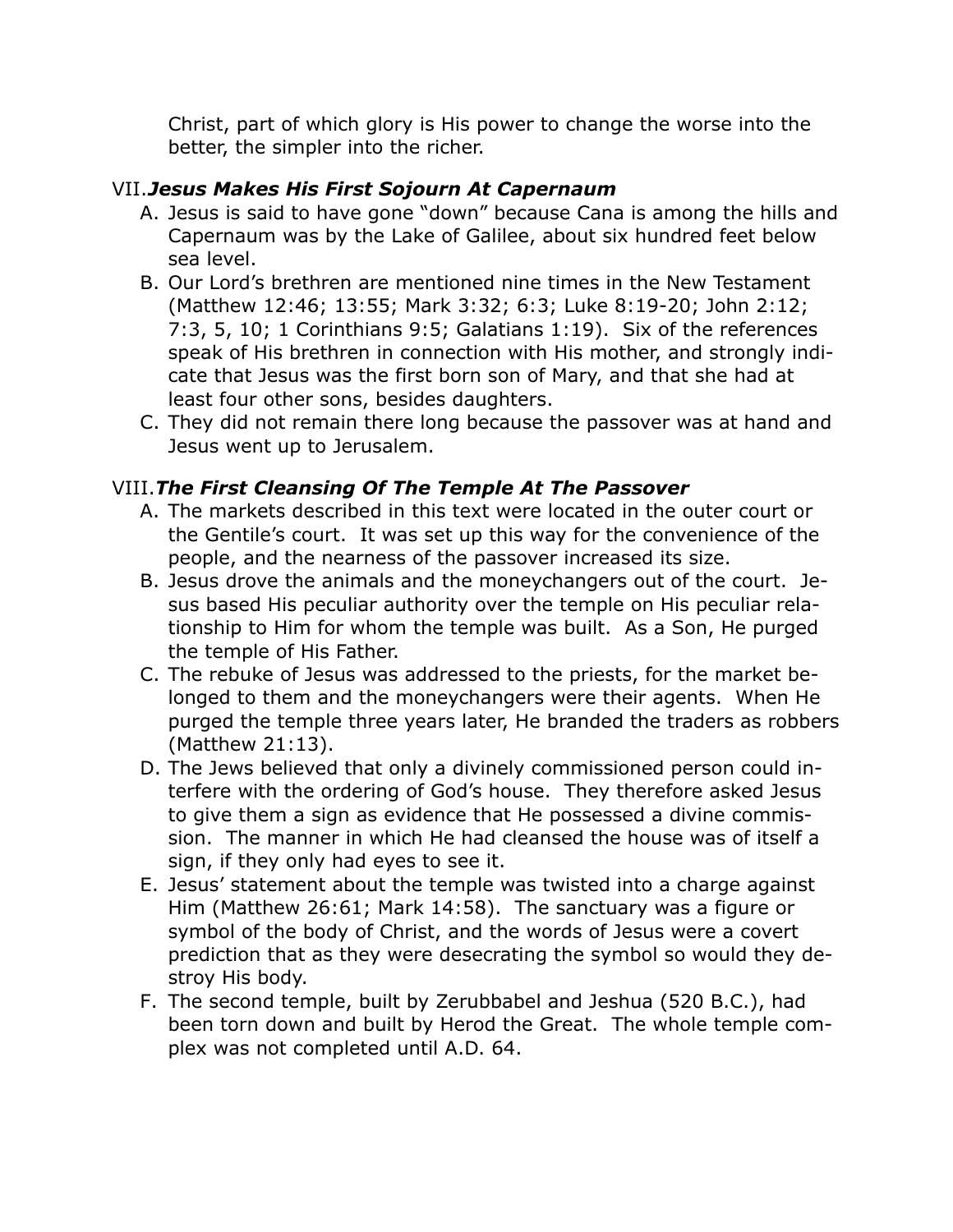- G. It would be three years before they understood the saying of Jesus. They believed that Jesus had meant to predict that the Jews would kill Him, and that He would rise again on the third day.
- H. The word translated "trust" is the same one translated "believe" in the preceding verse. They trusted Him, but He did not trust them, for He knew them. He did not tell them anything of His plans and purposes, and the conversation with Nicodemas is a sample of this reticence.

## IX. *The Interview Of Nicodemus With Jesus*

- A. Nicodemus is mentioned only by John. He was a ruler or a member of the Sanhedrin. Although Nicodemus may have come to Jesus by night to avoid the hostility of his colleagues, he was the only member of the Sanhedrin to hear Jesus.
- B. The rulers knew that Jesus was not the product of any of the rabbinical schools, and His miracles marked Him as a prophet and distinguished Him from all who were guided merely by reason, no matter how learned. The miracles of Jesus proved that He was from God (Acts 10:38).
- C. Knowing that a man cannot be literally born a second time, Nicodemus states to Jesus the literal import of His words. He saw himself barred forever from the kingdom by an impossible requirement.
- D. Jesus drew a distinction between fleshly birth and spiritual birth. He did this to prepare Nicodemus to understand that it is the spirit and not the flesh which undergoes the change called the new birth. The learned are sometimes remarkably unacquainted with truth (cf. Matthew 15:14).
- E. Christ told Nicodemus that He alone can teach concerning heavenly matters. He can do this because He did not begin on earth and ascend to heaven. Jesus spoke of Himself as being present in heaven.
- F. The lesson of the brazen serpent will be found in its main points of resemblance to the crucifixion of Christ. The next verse teaches of the magnitude, reach, impartiality, richness and the limitations of God's love. Love is the mutual and binding grace between God and man. Christ's first mission to the world was for salvation rather than for judgment. His second mission will be for judgment.
- G. Belief in the dual nature of Jesus is essential to salvation. Unbelief is the world's crowning sin. The believer is saved now (Acts 13:39) and the unbeliever rests already under that condemnation which he fears the Son of God may some day pronounce against him.
- H. When God judges a man by his faith, the judgment is not arbitrary and irrational. Men believe according to the secret desires and aspirations of their heart.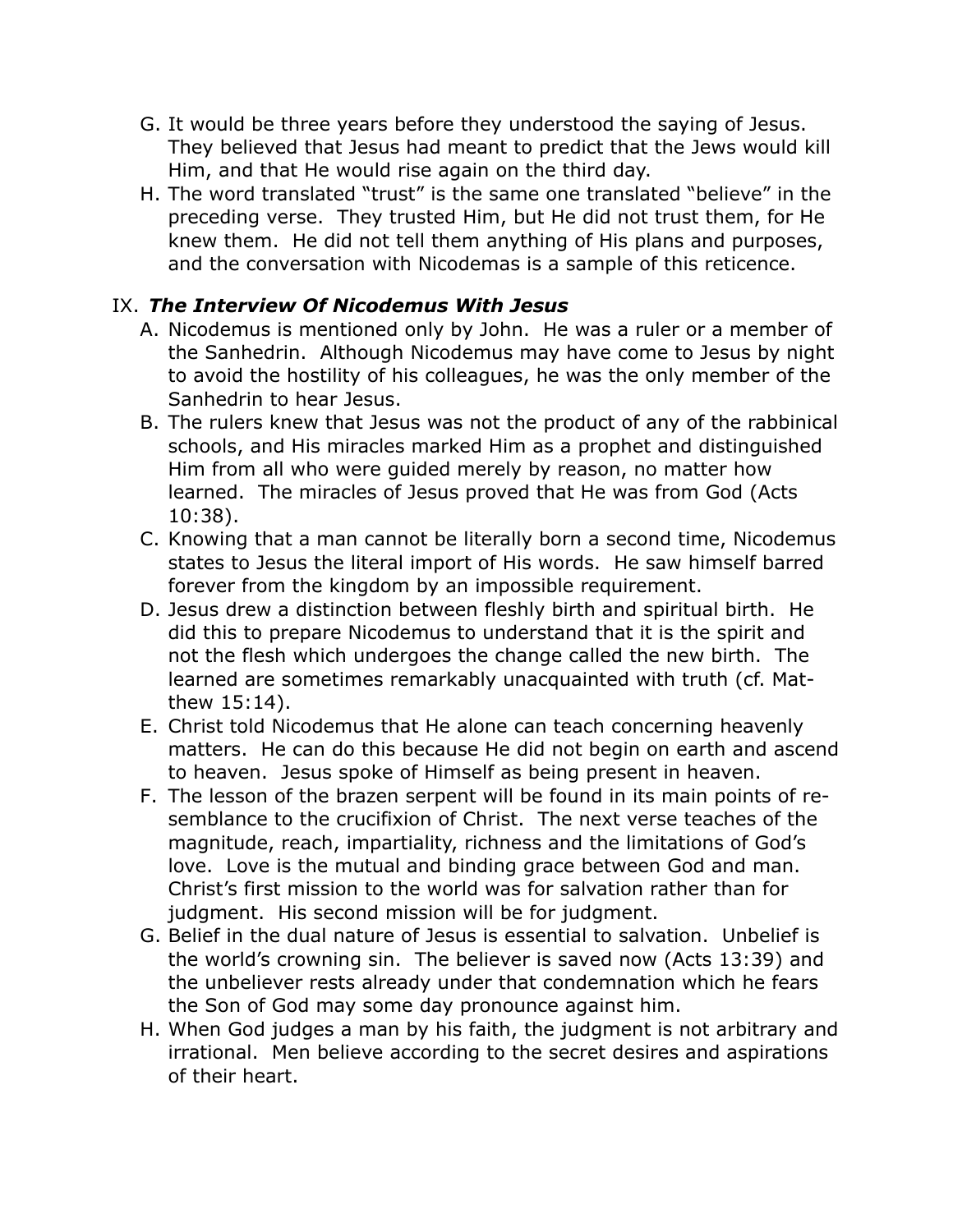## X. *The Parallel Ministry Of Jesus And John*

- A. We do not know how long Jesus remained in Judea, but it may have been from April to December, for the passover was in April and December was "yet four months" before the harvest (John 4:35).
- B. John's gospel, in contrast to Matthew, Mark and Luke, shows that the ministry of Christ was well under way before John the Baptist was killed.
- C. John 3:26 shows that John's disciples looked upon Jesus as One who owed all His position and popularity to John's testimony, and were surprised to find that Jesus was surpassing John. John replied that a man can only take what is given him; the Son of God takes what He chooses. The friend receives only what hospitality extends to him, but the heir takes what he will, as the owner of the house.
- D. John knew that his work would decrease. He was a Jewish prophet, and as the power of the new dispensation under Christ gained headway, the old dispensation, of which he had been a part, was ready to vanish away.
- E. John looked upon Jesus as being so far above all earthly prophets that no prophet could reveal Him. God must be self-revealed. To receive Christ's witness was to publicly confess a conviction that God was true -- true to His promise that He would send a Messiah.
- F. "Obeyeth" stands in contrast with "believeth" in the first clause. No mental assent, however strong, is reckoned by the scriptures as faith unless it results in obedience (James 2:20; Romans 1:5). The unconverted sinner rests under the wrath of God. This verse shows that God had to be appeased just as truly as man had to be reconciled.

## XI. *Christ's Reasons For Leaving Judea*

- A. John had fearlessly spoken the truth to Herod. From Josephus we learn that Herod imprisoned John at the fortress of Machaerus, east of the Dead Sea. The duration of the ministry of John is variously estimated at fourteen to eighteen months.
- B. Jesus instituted baptism and His disciples administered it. We nowhere hear of the disciples of John administering baptism. In fact, John, like the disciples of Jesus, baptized under a divine commission and could not delegate the power to others.
- C. Jesus did not go into Galilee for fear of Herod. The absence of John called for the presence of God. The northern part of Palestine was the most fruitful soil for the gospel. During the last six or eight months of John's ministry we find him in this region, preparing it for Christ's kingdom.
- D. Owing to the hatred which existed between Jews and Samaritans, many of the Jews went from Jerusalem to Galilee by turning eastward,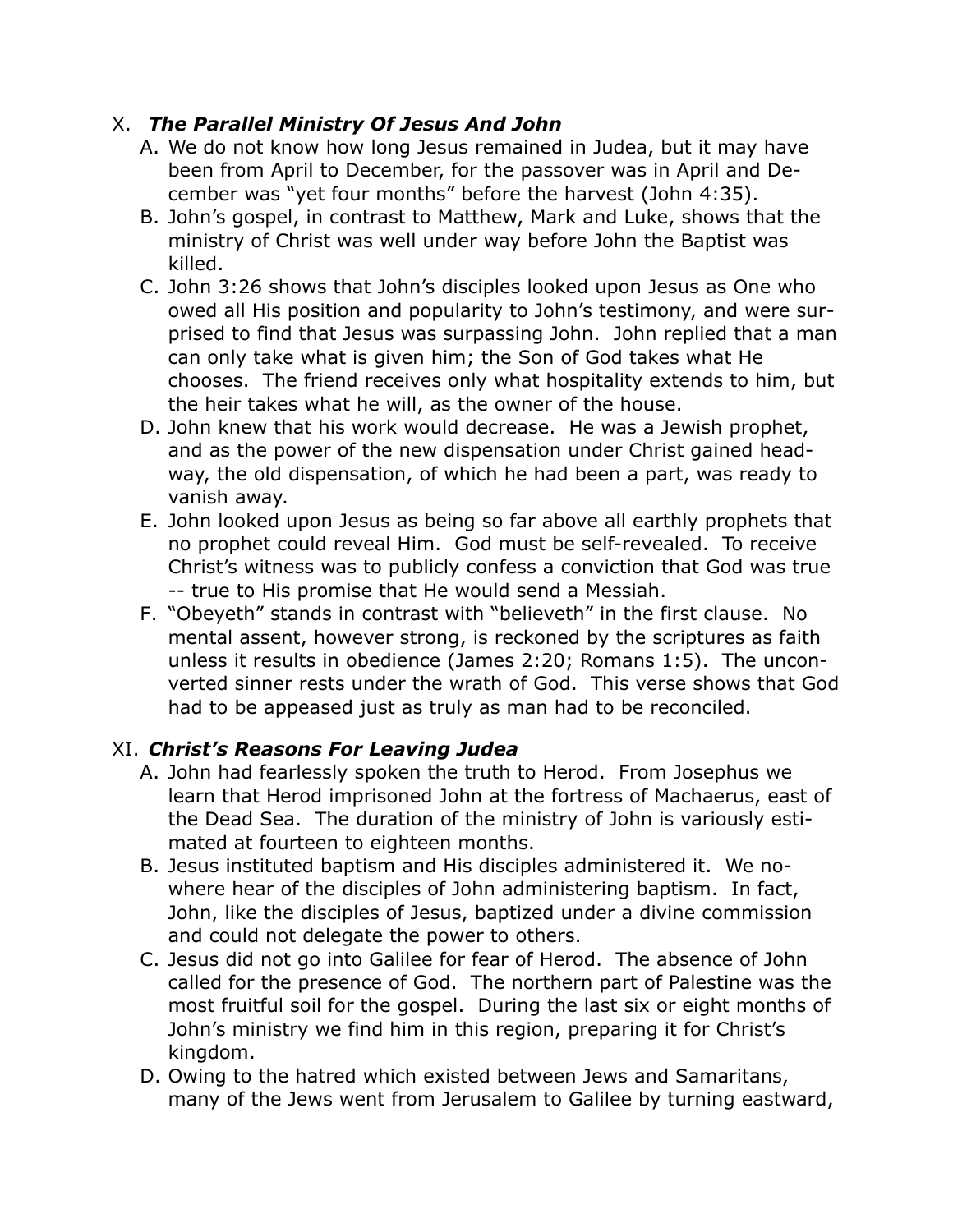crossing the Jordan and passing northward through Perea. This journey required about seven days, while the more direct route through Samaria only took three days. Galileans often passed through Samaria on their way to and from the Jerusalem feasts.

#### XII.*Jesus In Samaria At Jacob's Well And In Sychar*

- A. Sychar was a small town and it adjoined the land which Jacob gave to Joseph (Genesis 33:19; 48:22; Joshua 24:32), and Joseph's tomb was about one hundred yards east of it. The word "Sychar" means "town of the sepulchre," referring to this tomb.
- B. John gives us important insight on this occasion as to the humanity of Jesus. Jesus met this woman on the ground of common humanity, and conceded to her the power of conferring a favor. The ancestors of the Samaritans were introduced into the land of Israel by the king of Assyria after he led the ten tribes into captivity (2 Kings 17:24-41).
	- 1. When the Jews returned from their captivity in Babylon and began to rebuild their temple, the Samaritans asked to build with them.
	- 2. When this request was refused, an enmity arose between the two peoples which never died out.
- C. Living water would normally mean running or spring water, as contrasted with still or cistern water (Genesis 26:19; Leviticus 14:5). Jesus uses it in a spiritual sense. He fills us with His grace and truth and grants to us continual refreshing (John 1:14; Revelation 7:17).
- D. Jesus drew a contrast between earthly and heavenly blessings. No worldly joy gives lasting satisfaction, but Jesus is the bread and water of life to His disciples. The woman dimly comprehended the nature of Christ's offer, but knew it was water to be desired and that Jesus was able and willing to give it.
- E. She needed to be conscious of how much she needed it. Jesus, therefore, gave her a command to call her husband, that by so doing He might reveal her life and awaken her to repentance. The divine wisdom of Jesus brought to light a sad state of affairs.
- F. Perhaps prompted by the realization that He was a prophet, this woman sought to have the great dispute between the Jews and the Samaritans decided. Jesus responded that salvation proceeded from the Jews. In the days of idolatry in Israel, Samaria was a chief area of Baal worship, and in later days it was the home of magicians and sorcerers. God seeks genuine, and not formal, worshipers. He does not want those who render to Him the empty service of types and shadows, ceremonies and rites, which, through disbelief, had lost their meaning.
- G. John 4:26 is the first recorded declaration of His Messiahship made by Jesus. He was not confessed by Peter to be the Messiah until the last